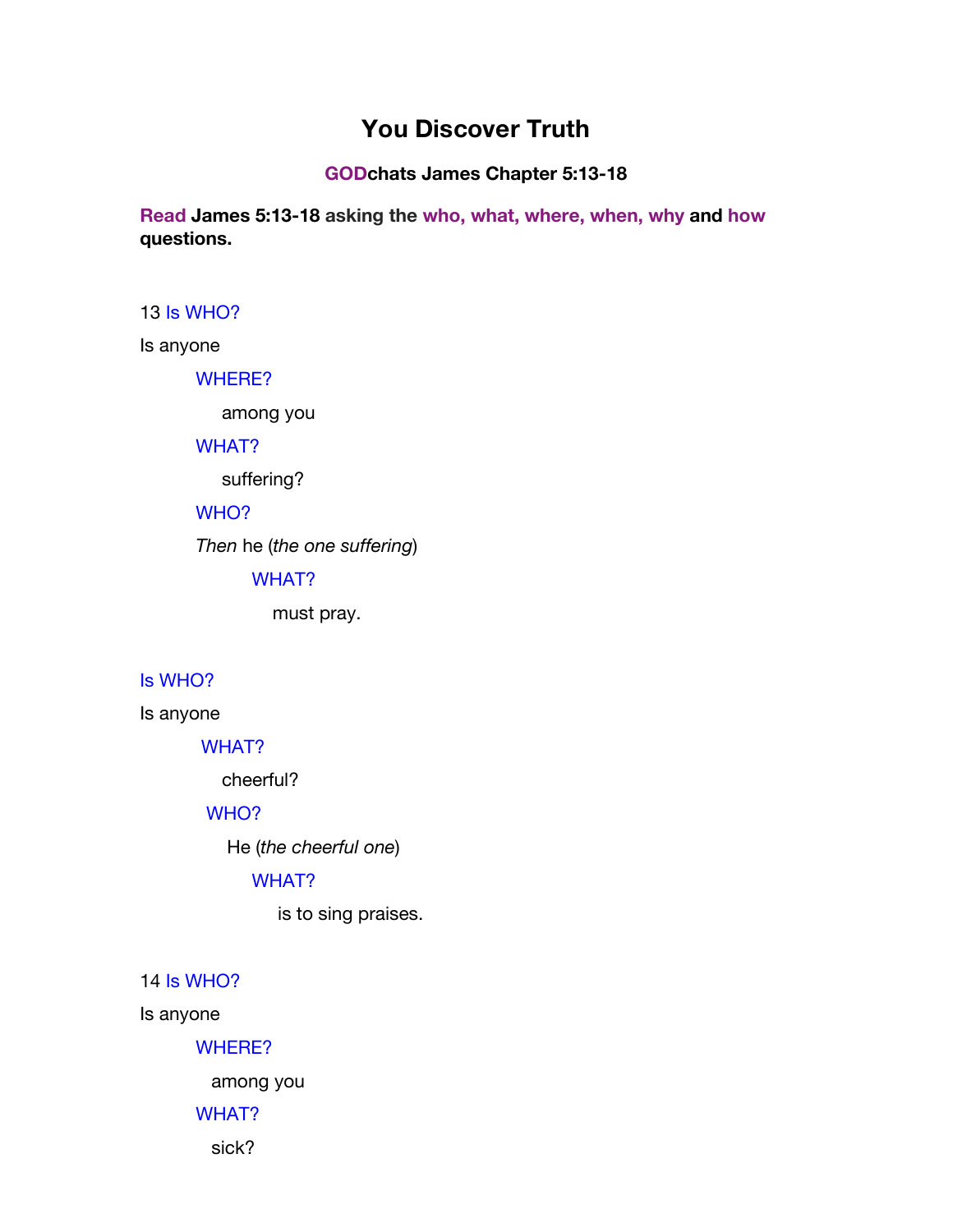*Then* WHO?

*Then* he (*the sick one)*

WHAT?

must call

WHO?

for the elders of the church

and

WHO?

they (*the elders*)

#### WHAT?

are to pray

over WHO?

over him, (*him who?)*

# WHAT do?

anointing

WHO?

him

with WHAT?

with oil

HOW praying/anointing

in the name of the Lord;

15 and

#### WHAT?

the prayer

### WHAT?

offered

## HOW?

in faith

# WHAT?

will restore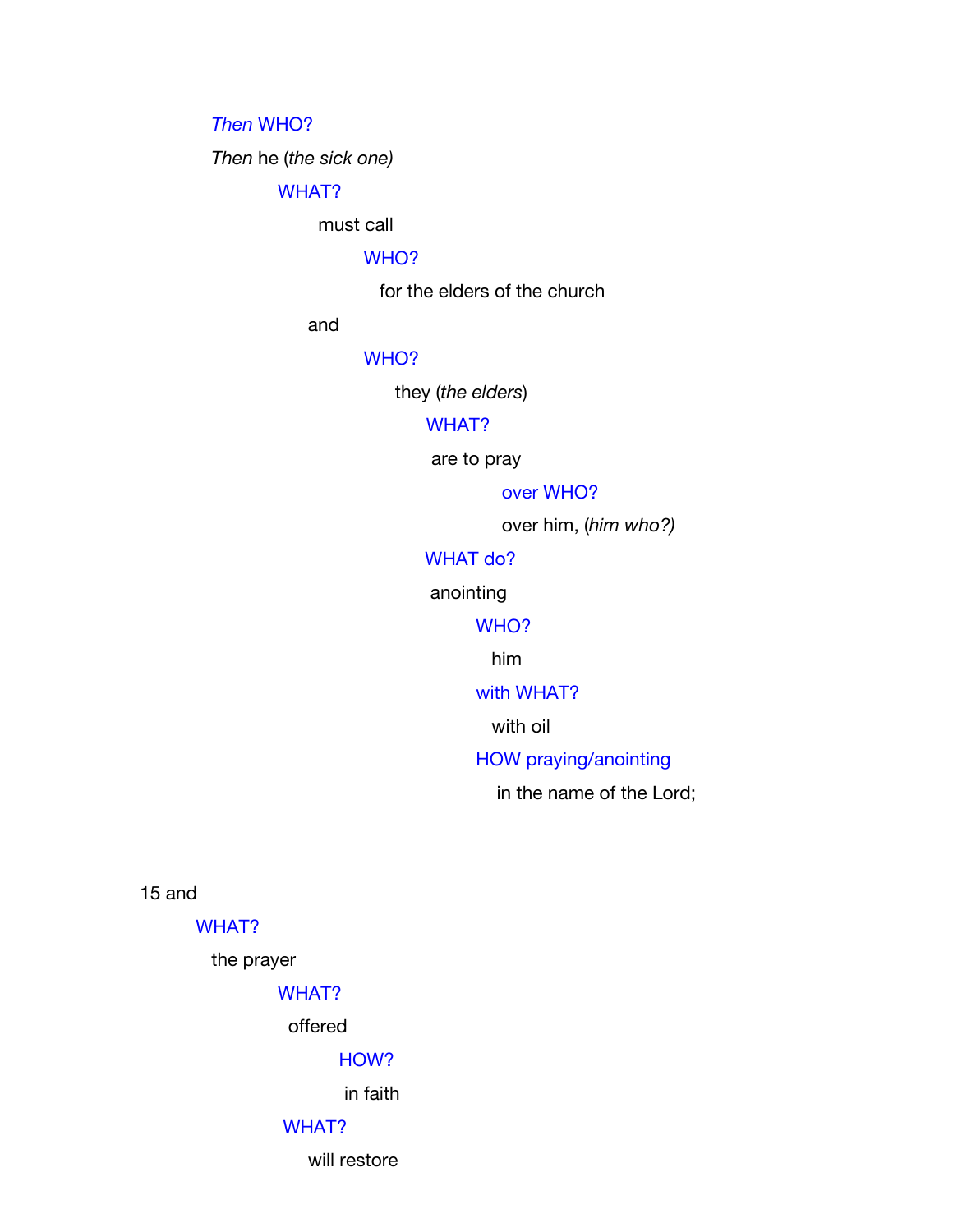### WHO?

the one who is sick,

and

WHO?

the Lord

### WHAT?

will raise

# WHO?

him (*the sick one*) up,

#### and

#### if WHO?

if he

### WHAT?

has committed sins,

# WHAT?

they (*his sins*)

#### WHAT?

will be forgiven him.

16 Therefore, ( *What's the therefore there for?)*

#### WHAT?

confess

## WHAT?

your sins

### to WHO?

to one another,

and

#### WHAT?

pray

#### for WHO?

for one another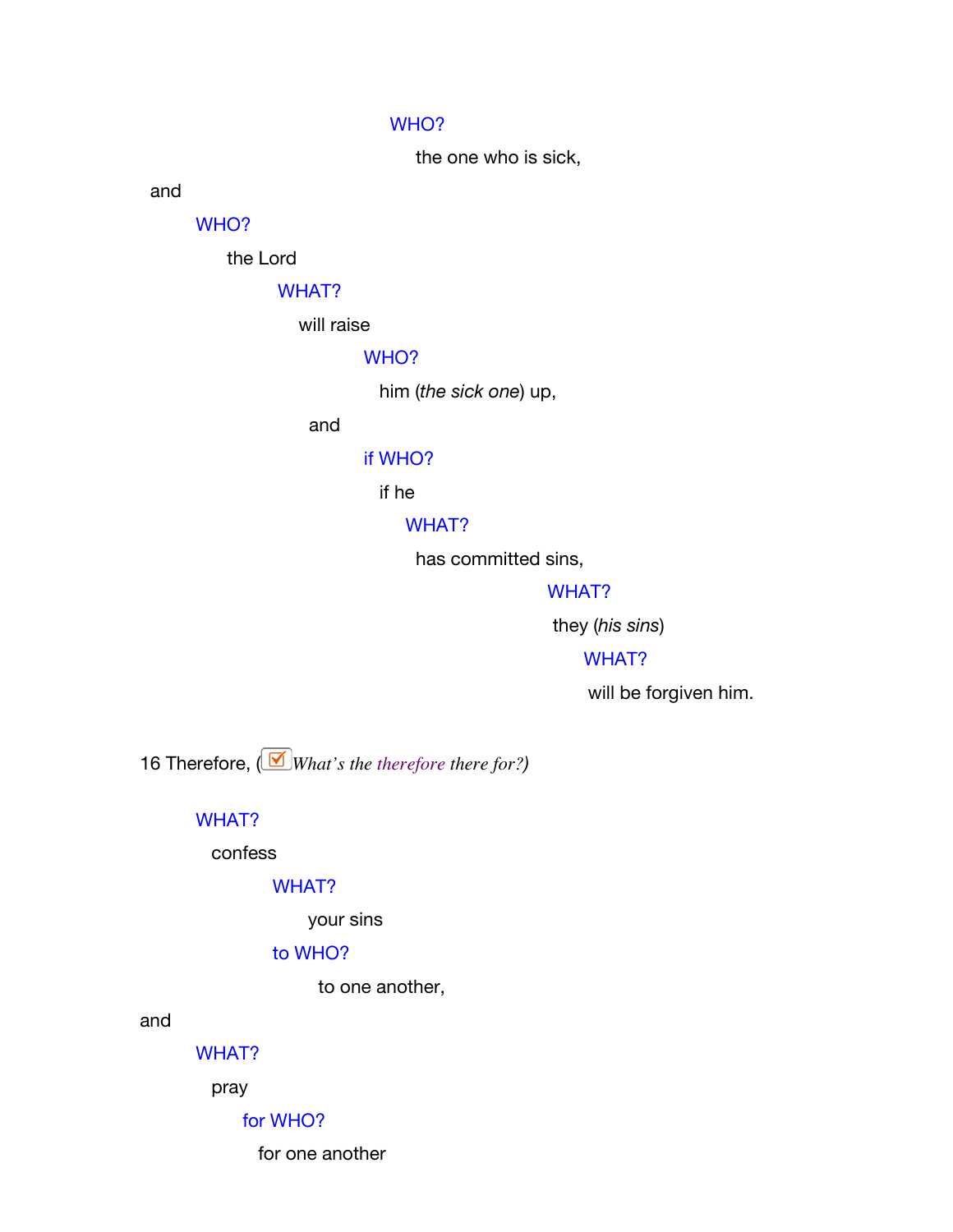## WHY?

so that

WHO?

you

## WHAT?

may be healed.

WHY is this important?

WHAT?

The effective prayer

of WHO?

of a righteous man

# WHAT?

can accomplish much.

17 WHO?

Elijah

WHAT?

was a man

with WHAT?

with a nature *like* ours, (*Did you catch the* <sup>o\*o</sup> *comparison?*)

and

#### WHO?

he (*Elijah*)

#### WHAT?

prayed

### HOW?

earnestly

# WHAT?

that it would not rain,

and